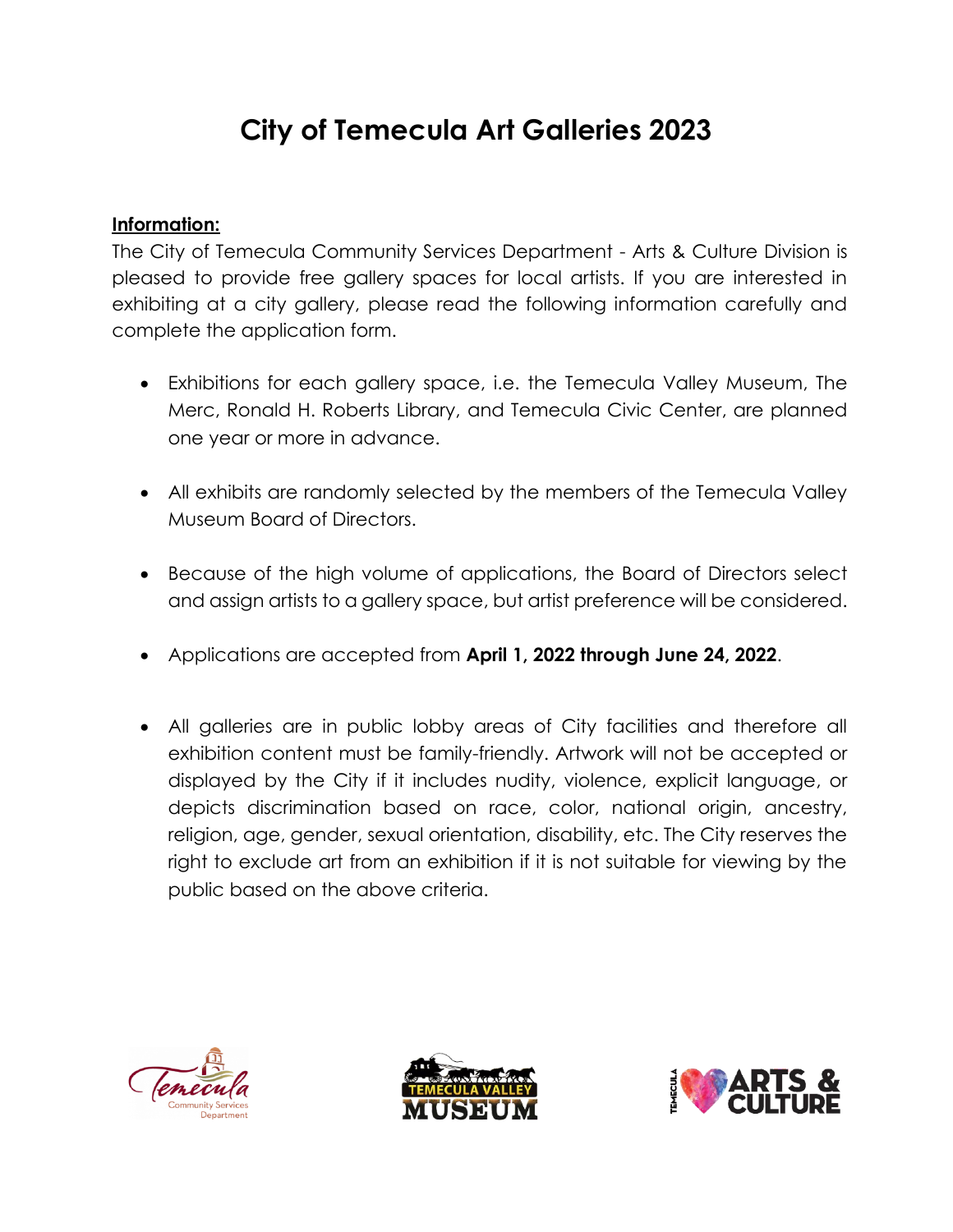## **City of Temecula Art Galleries 2023 Application Form**

| 1. Artist information (Please fill in all required fields):                                                                                                                                                                             |  |
|-----------------------------------------------------------------------------------------------------------------------------------------------------------------------------------------------------------------------------------------|--|
|                                                                                                                                                                                                                                         |  |
|                                                                                                                                                                                                                                         |  |
|                                                                                                                                                                                                                                         |  |
|                                                                                                                                                                                                                                         |  |
| *Number of pieces available to exhibit: ______________                                                                                                                                                                                  |  |
| *Indicates required field                                                                                                                                                                                                               |  |
| If you will be unavailable at any time during 2023, please indicate the date(s)                                                                                                                                                         |  |
|                                                                                                                                                                                                                                         |  |
| <b>2. Gallery Space</b> (Please select your two preferred galleries):<br>$\Box$ Temecula Valley Museum Rotunda Gallery $\Box$ The Gallery at The Merc<br>$\Box$ Ronald H. Roberts Temecula Public Library $\Box$ Temecula Civic Gallery |  |
| <b>3. Artist statement</b> must be attached as PDF or Word Document. Please limit to<br>two paragraphs.                                                                                                                                 |  |
| <b>4.</b> Include 6-8 sample images attached as JPEGS/PNGS, or printed and<br>mailed along with this form and artist statement.                                                                                                         |  |
| $\mathsf{\mathsf{E}}$ Callon: Applications that do not follow the above criteria will not be                                                                                                                                            |  |

- **5.** Gallery Applications that do not follow the above criteria **will not** be considered.
- **6.** Submit application by email to **ArtsandCulture@TemeculaCA.gov** OR mail applications to:

 **City of Temecula TCSD – Arts & Culture 28314 Mercedes Street Temecula CA 92590**

**7.** Last day to submit application: **June 24, 2022**